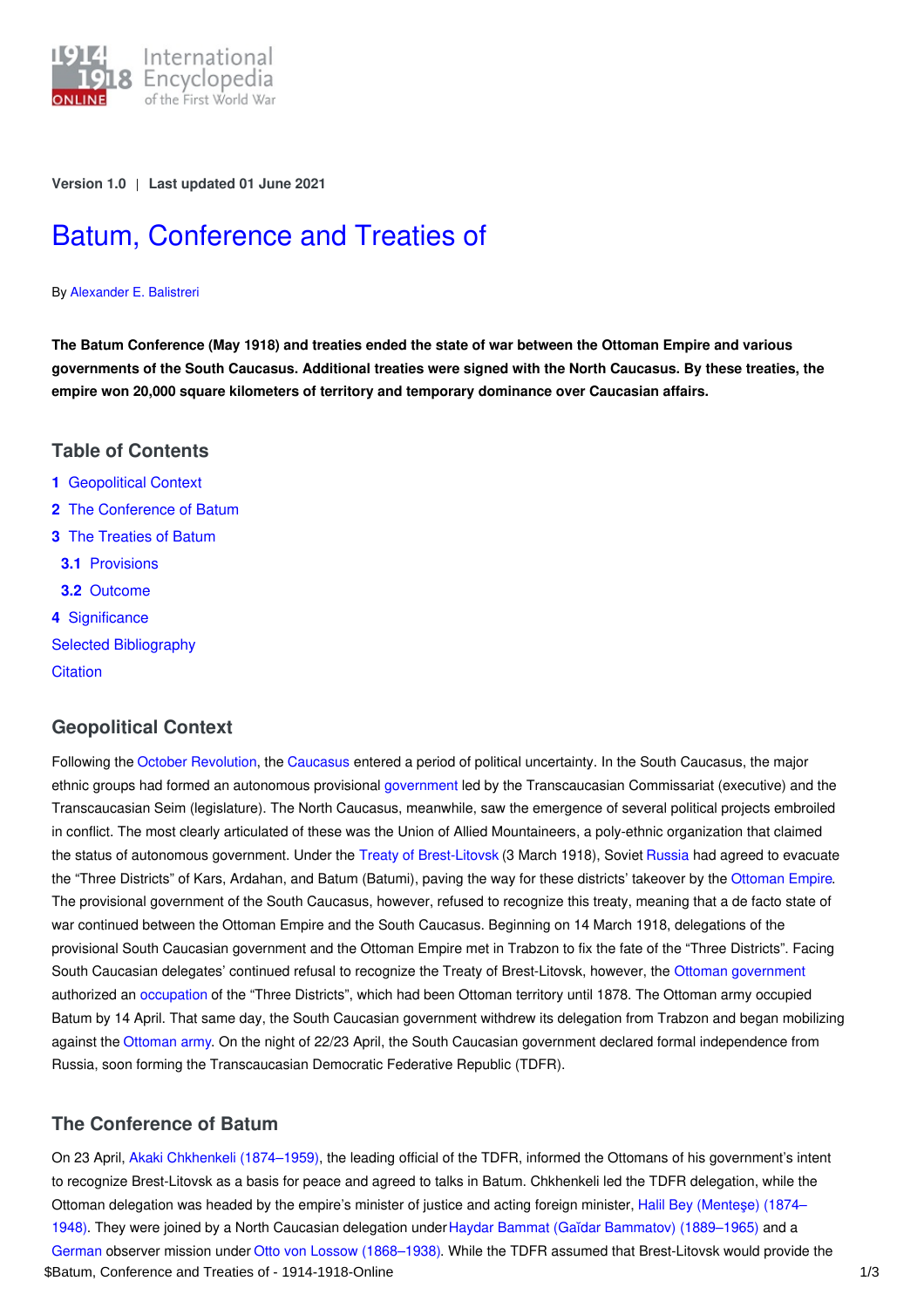basis for a peace treaty, the Ottoman delegation had instructions from its government to demand the cession of territory beyond the "Three Districts" and conditions that would turn the TDFR into an Ottoman protectorate. On 11 May, the Conference of Batum convened for its only official session. First, the North Caucasian delegates were admitted to the conference. Second, the Ottomans presented their new demands to the shocked TDFR delegation. Thereafter, negotiations continued for two weeks through an exchange of notes. From early May, the Ottoman army had been preparing for another advance into the South Caucasus as a means of imposing its demands. Upon the TDFR's refusal to accept Ottoman conditions, the Ottoman army launched its advance on 15 May. While the Ottoman army took Aleksandropol' (Gyumri) within days, Armenian resistance in a series of battles between 21–29 May, especially at Sardarapat, halted the advance. On 26 May, in the face of failed talks, [Georgia](http://ui:CeDiS1418@encyclopedia.1914-1918-online.net/article/georgia) declared its independence, dissolving the TDFR. [Azerbaijan](http://ui:CeDiS1418@encyclopedia.1914-1918-online.net/article/azerbaijan) and [Armenia](http://ui:CeDiS1418@encyclopedia.1914-1918-online.net/article/armenia) gained independence on 28 May. Each new republic continued bilateral negotiations with the Ottoman Empire in Batum. Talks with the Armenian delegation under Aleksandr Khatisyan [\(1874–1945\)](http://ui:CeDiS1418@encyclopedia.1914-1918-online.net/index/names/140151028), the Georgian delegation under Noe Ramishvili [\(1881–1930\)](http://ui:CeDiS1418@encyclopedia.1914-1918-online.net/index/names/1159218242), and the Azerbaijani delegation under Mehmet Emin Resulzade [\(1884–1955\)](http://ui:CeDiS1418@encyclopedia.1914-1918-online.net/index/names/124941982) took place between 29 May and 3 June.

# <span id="page-1-0"></span>**The Treaties of Batum**

## <span id="page-1-1"></span>**Provisions**

On 4 June, the Ottoman delegation signed treaties of peace and friendship with Armenia and Georgia, and a treaty of friendship with Azerbaijan; it signed a similar treaty with the North Caucasian delegation on 8 June. Supplemental treaties with all signatories allowed the Ottoman military to utilize these countries' infrastructure. The treaties between the Ottoman Empire and Armenia, Azerbaijan, and the North Caucasus authorized the [empire](http://ui:CeDiS1418@encyclopedia.1914-1918-online.net/article/empire) to send military assistance upon the request of the Caucasian signatories and pledged good relations and defined a new Ottoman border. Georgia was to demilitarize its Black Sea fleet, while Georgia and Armenia were additionally obliged to [demobilize](http://ui:CeDiS1418@encyclopedia.1914-1918-online.net/article/demobilization) their armies for the remainder of World War I. Protocols regulating trade and border crossing accompanied the Ottoman treaties with Armenia, Azerbaijan, and Georgia. Two further protocols with Armenia and Georgia dealt with the status of Muslims living in those countries and [prisoners](http://ui:CeDiS1418@encyclopedia.1914-1918-online.net/article/prisoners_of_war_ottoman_empiremiddle_east) of war, respectively. Finally, an agreement signed between Azerbaijan, Georgia, and the Ottoman Empire on 4 June regulated the use of the BakuBatum [oil](http://ui:CeDiS1418@encyclopedia.1914-1918-online.net/article/petroleum) pipeline.

#### <span id="page-1-2"></span>**Outcome**

The Ottoman Empire had achieved most of the[aims](http://ui:CeDiS1418@encyclopedia.1914-1918-online.net/article/war_aims_and_war_aims_discussions_ottoman_empire) set out by the government in early May. In Georgia, the empire acquired territory nearly up to its 1828 border. Farther south, it expanded as far as Nakhichevan, thus obtaining a common border with Azerbaijan. It also obtained the Kars-Julfa [railroad,](http://ui:CeDiS1418@encyclopedia.1914-1918-online.net/article/transportation_and_logistics) which it hoped to use against [British](http://ui:CeDiS1418@encyclopedia.1914-1918-online.net/article/great_britain) interests in northern [Iran](http://ui:CeDiS1418@encyclopedia.1914-1918-online.net/article/persiairan). All Caucasian republics acquired formal recognition, while Azerbaijan and the Union of Allied Mountaineers in the North Caucasus won the prospect of Ottoman military assistance. Meanwhile, the loss of territory and infrastructure pained Georgia and devastated Armenia. Following the treaties of Batum, Ottoman and Armenian delegates continued to meet in Aleksandropol' to clarify the resolution of the war. Here, the Ottomans pushed for control of a "northern corridor" through Armenia. The Ottomans abandoned this strategy in early October, following the capture of [Baku.](http://ui:CeDiS1418@encyclopedia.1914-1918-online.net/article/baku_battle_of) Anticipating the war's end, the Ottoman government ordered a withdrawal from all territories won at Batum from 24 October; this was confirmed by the cease fire at [Mudros](http://ui:CeDiS1418@encyclopedia.1914-1918-online.net/article/mudros_armistice_of) on 30 October 1918.

## <span id="page-1-3"></span>**Significance**

Though they never came into force, the Treaties of Batum enabled significant Ottoman expansion in the final months of World War I. Territorial gains and the approval of Ottoman military [mobilization](http://ui:CeDiS1418@encyclopedia.1914-1918-online.net/article/mobilization_ottoman_empiremiddle_east) across Caucasian territory made possible the successful advances on Baku that summer and to Dagestan in October. For some, the events of 1918 signify the Ottoman government's pursuit of [pan-Turkism](http://ui:CeDiS1418@encyclopedia.1914-1918-online.net/article/panturkism) or [pan-Islamism](http://ui:CeDiS1418@encyclopedia.1914-1918-online.net/article/pan-islamism_ottoman_empire). Yet as Operation Faustschlag demonstrates, the Ottomans were not unique among the Central Powers in attempting to take advantage of the power vacuum opened by Russian withdrawal from the war. Germany also took an interest in the Caucasus and cultivated a close relationship with Georgia during the proceedings at Batum. Thus, the conference also sparked a rivalry between the two wartime allies, Germany and the Ottoman Empire. Finally, the events in Batum were significant for the Caucasus. The Union of Allied Mountaineers found at Batum an opportunity to obtain recognition and discuss joining the TDFR. For the South Caucasus, disagreements on how to react to overwhelming Ottoman military force, along with the prospect of German support, accelerated the establishment of independent Armenia, \$Batum, Conference and Treaties of - 1914-1918-Online 2/3